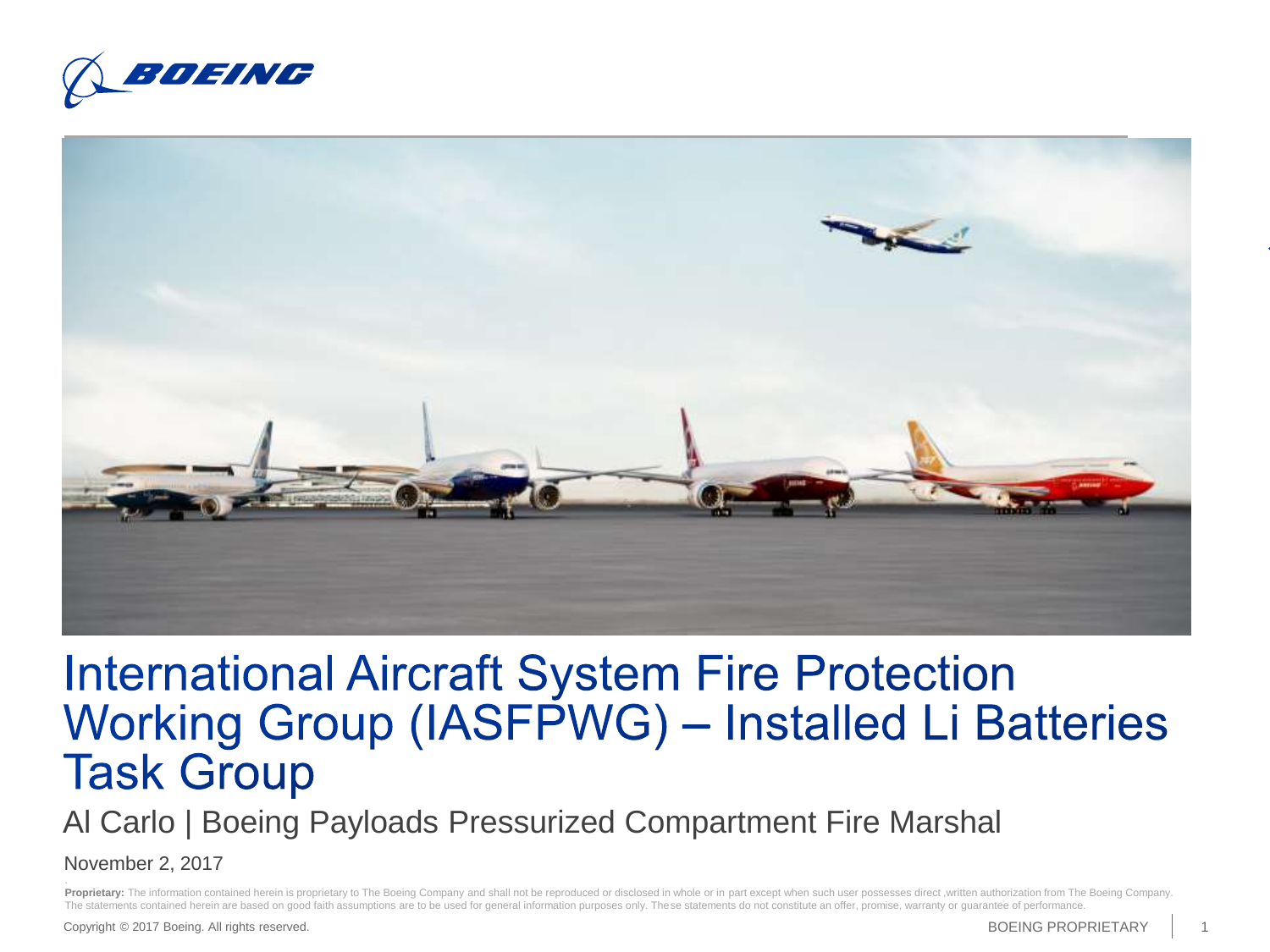#### **IASFPWG - Installed Li Batteries Task Group** Agenda

- Background
- Situation
- Target
- Proposal
- Summary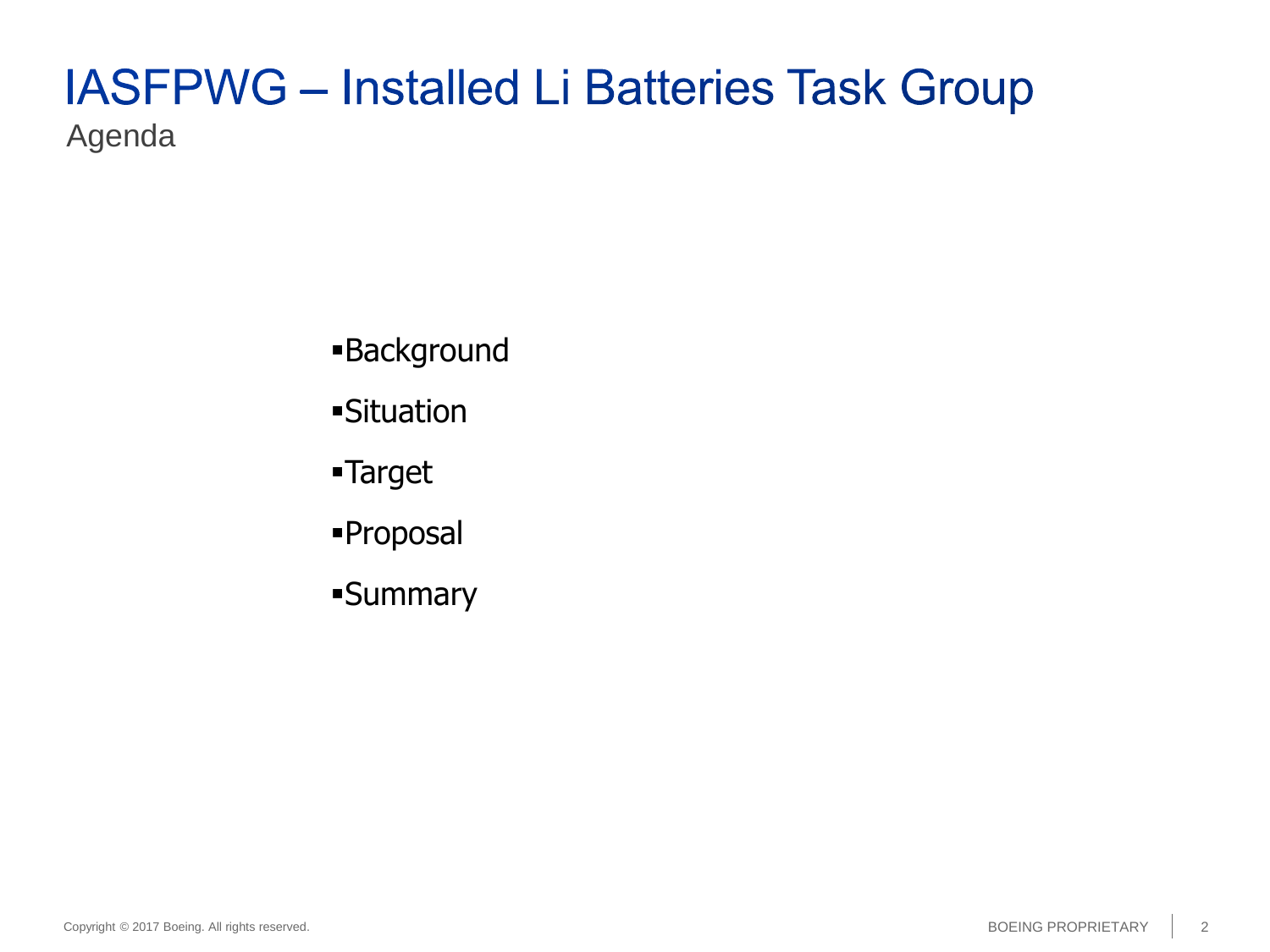## **IASFPWG - Installed Li Batteries Task Group**

**Background** 

- International Aircraft System Fire Protection Working Group (IASFPWG) does not have active Task Groups concurrent with the meetings. There are consortiums for Halon Replacement for cargo and propulsion. There was a successful task group for handheld Halon replacement for a specific task of creating an SAE standard to support an ETSO that met outside of the meetings.
- Materials Fire Test Working Group schedules time for Task Groups as a part of their meetings.
	- Task Groups have been a successful method of achieving industry collaboration and concurrence.
	- Examples:

Vertical Flame Propagation Test Development (VFP) Standardization activity – Guidance and MOC New Heat Release Test Development (HR2)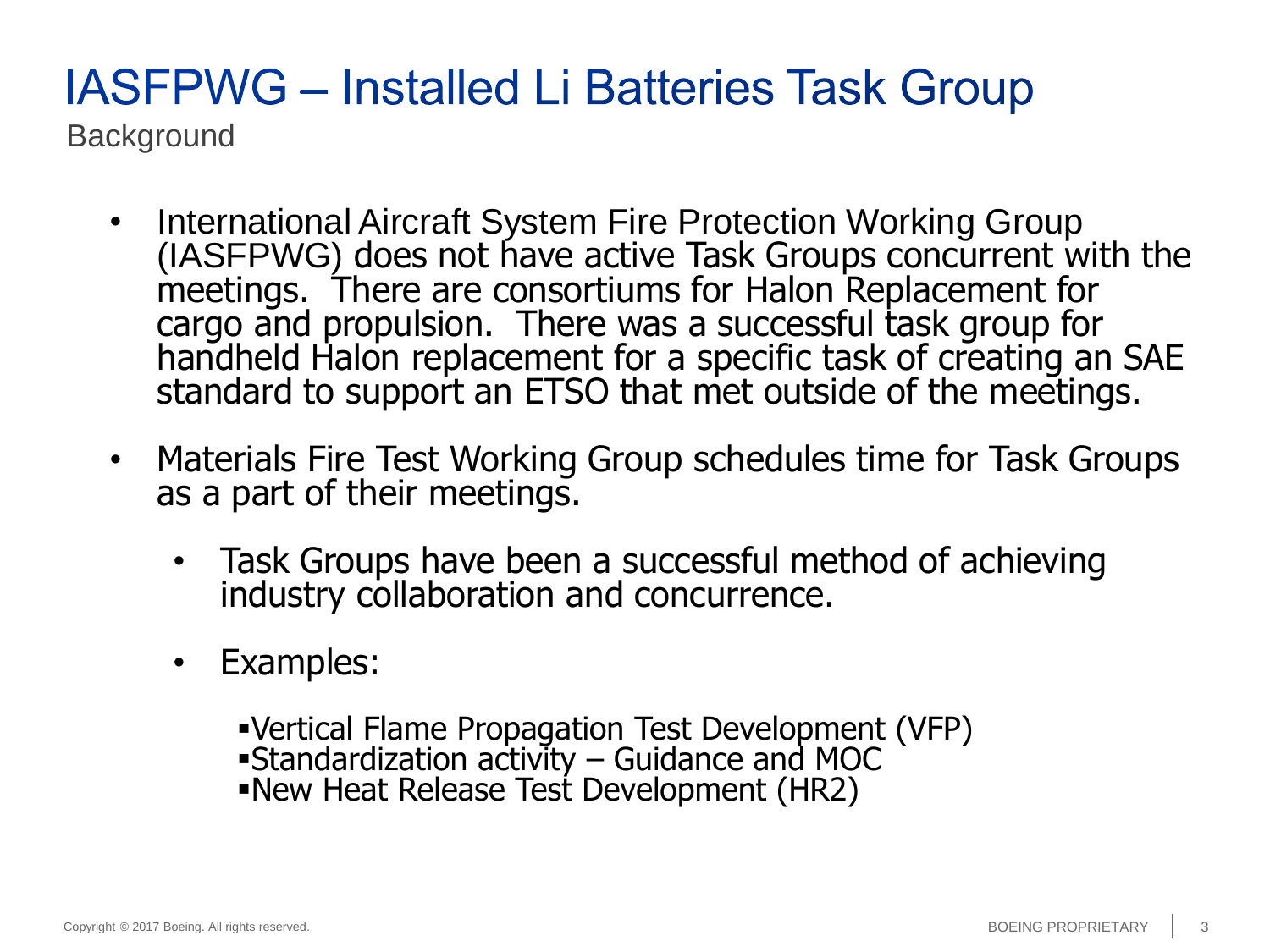#### **IASFPWG - Installed Li Batteries Task Group Situation**

- Installed Li Batteries on Transport Aircraft have multiple Special Conditions (67), CRIs.
- Regulations, guidance, MOCs and test methods have not been fully standardized, harmonized and organized to address the complete set of requirements needed for certification (Cell, Battery, Device and Installation)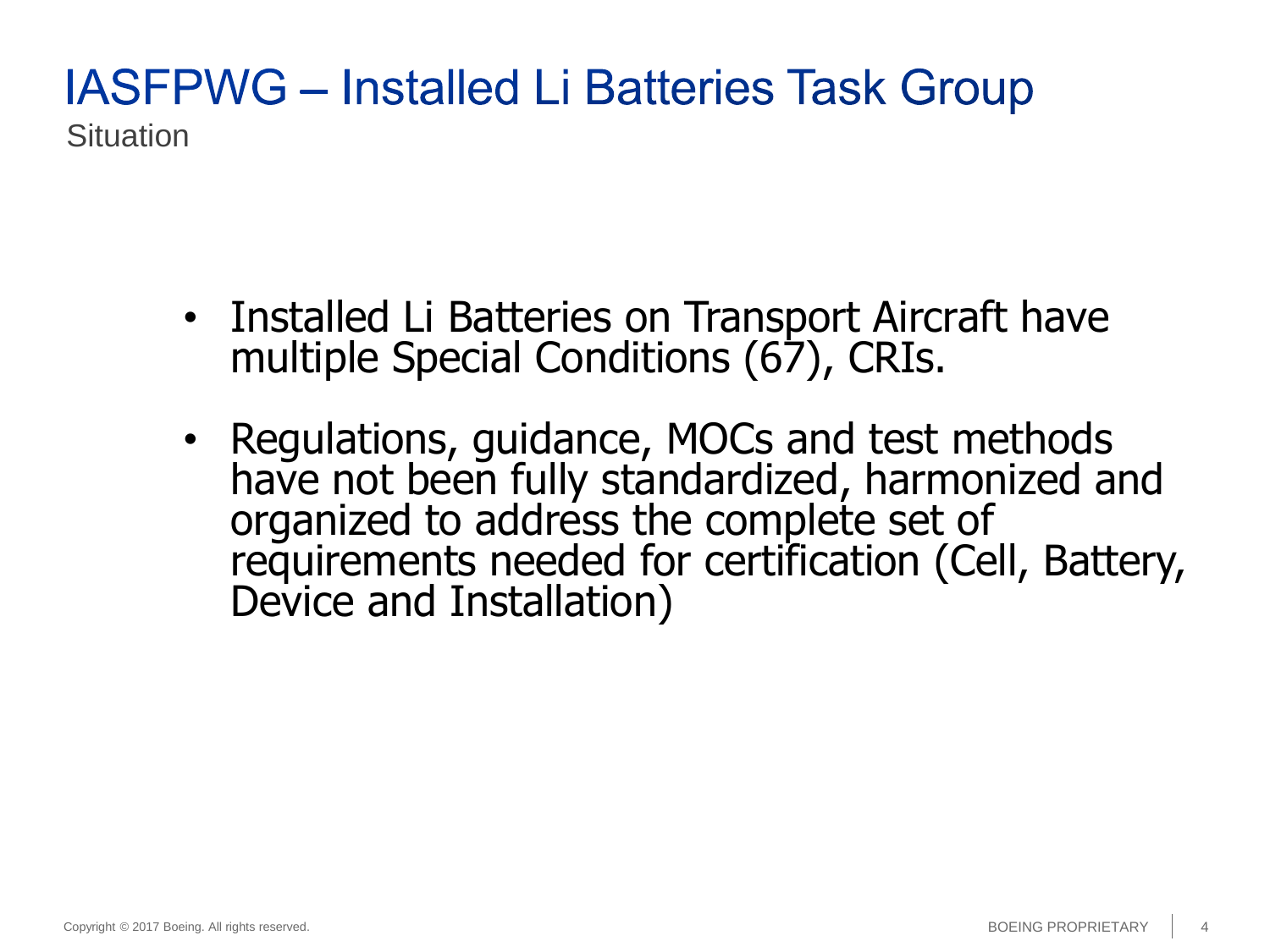#### **IASFPWG - Installed Li Batteries Task Group** Target

#### Li Batteries Task Group would:

Identify and allow industry experts to actively participate and share knowledge/best practices.

Develop standardized regulations, guidance, MOCs and test methods.

Seek to drive/facilitate up front collaboration to improve products with overall shorter flow.

Result in effective, practicle and achievable airplane safety improvements.

Result in a streamlined and consistent certification process across all OEMs.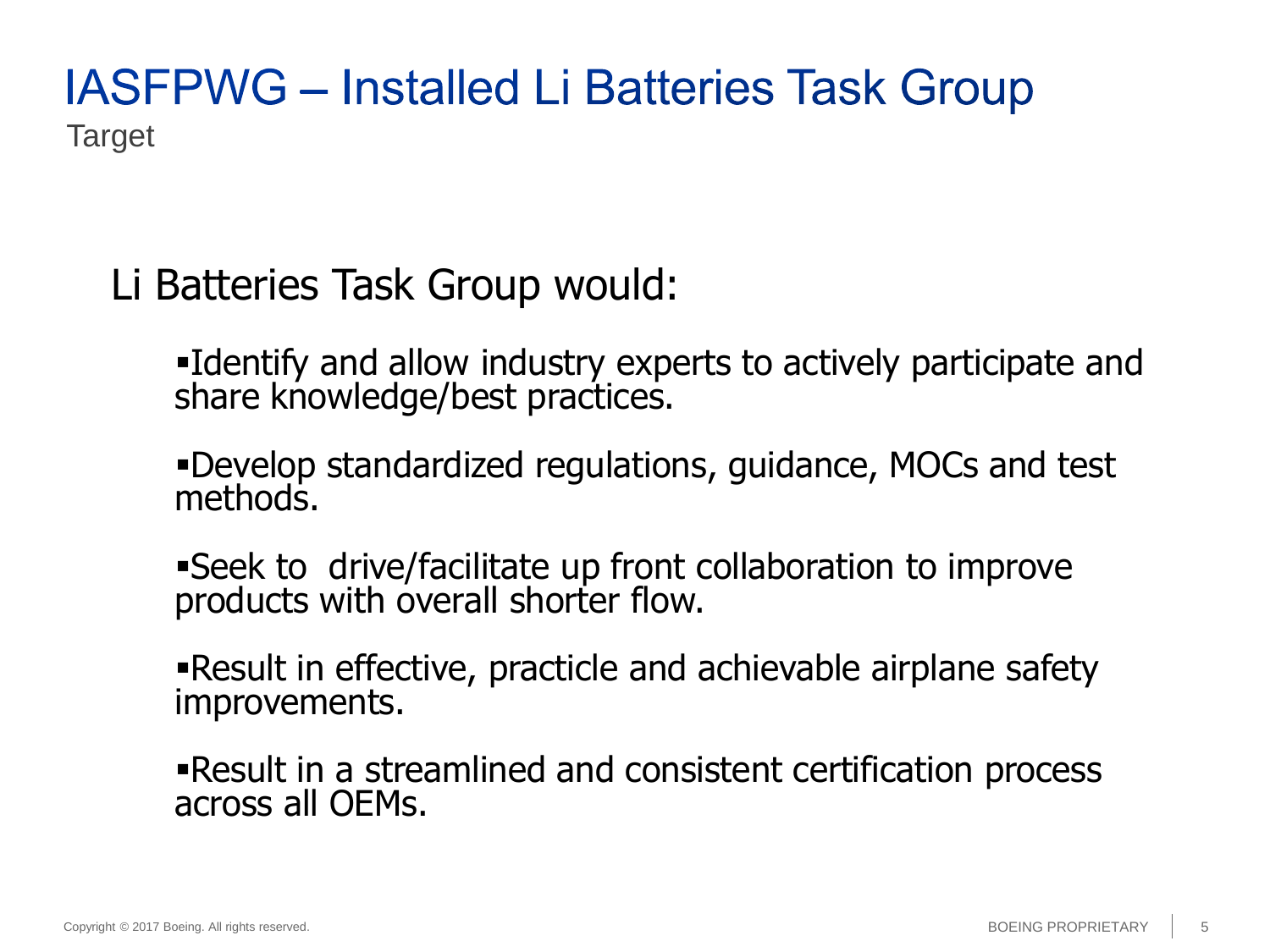# **IASFPWG - Installed Li Batteries Task Group**

Proposal

- Organize the Systems Working Group similar to Materials Working Group
	- Schedule task group breakout sessions during meetings
	- Have additional virtual Task Group meetings between face-to-face meetings.
- New Installed Li Batteries Task Group proposal:
	- Leverage the RTCA work done for Li batteries (cell, battery and device level) to create similar guidance at the installation level
		- Standardize Means of Compliance to Special Conditions/CRIs
		- Support development/update of related TSO/ETSO
		- Support development/update of Advisory Circulars (Guidance and MOCs)
		- Support development and validation of research test plans/testing and test methods
		- Support development of future regulations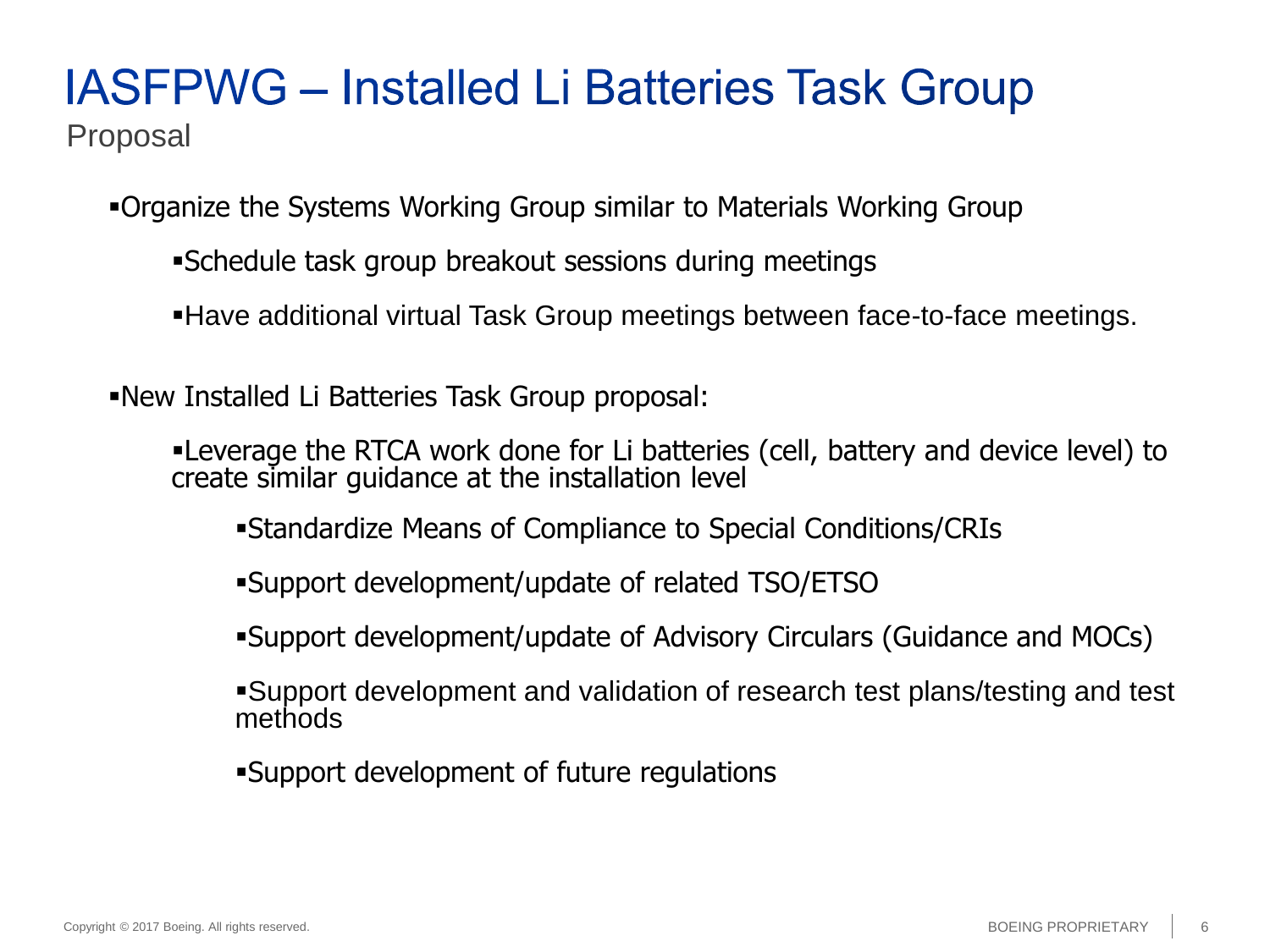### **IASFPWG - Installed Li Batteries Task Group**

**Summary** 

Materials Working Group Task Groups have had successful collaboration developing requirements, test methods and guidance.

Li Batteries activity is complex and needs more focused collaboration related to the installation aspects.

Task Group approach could be beneficial for other subjects currently being worked in the Systems Working Group

- Smoke Detection
- Halon Replacement
- Smoke Penetration
- Lithium Batteries
	- $\text{PED}$  Passenger
	- PED Airline Operation
	- Carriage as Cargo